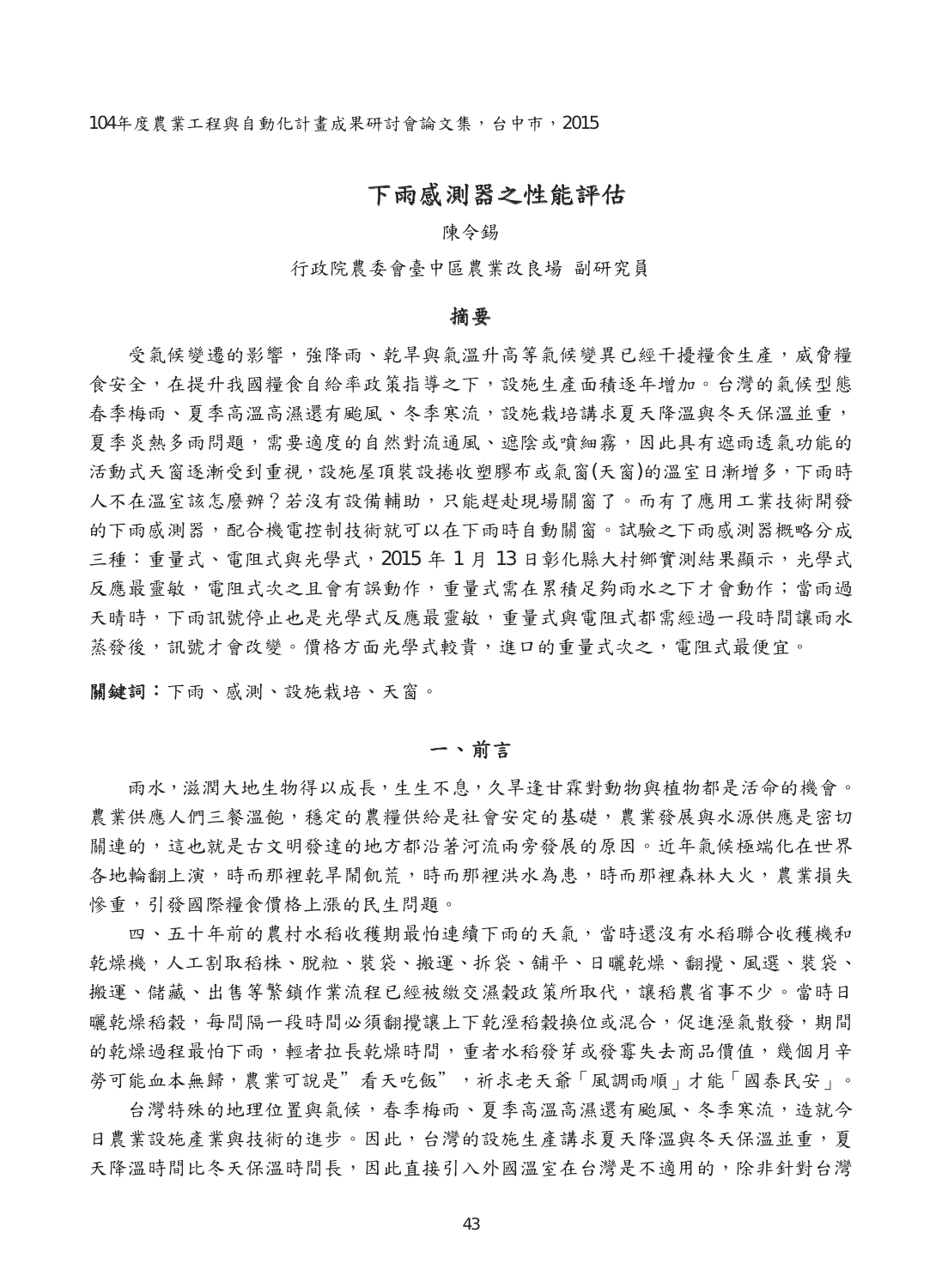的氣候,參照台灣設施發展經驗進行設計變更。關於夏季炎熱多雨問題,自然對流通風很 重要,因此具有遮雨透氣功能的活動式天窗溫室設施逐漸受到重視,設施屋頂裝設捲收塑 膠布或氣窗(天窗)的溫室日漸增多。工業發達的今日,在工業幫助農業的前提下,發展或應 用下雨感測技術,當農業設施生產遇到下雨天候,及時關閉屋頂塑膠布或屋頂氣窗的動作 變成必要的工作。下雨時,人不在溫室該是如何?沒有設備輔助,只能趕赴現場關窗了。 有了下雨感測元件,配合機電控制技術就可以在下雨時自動關窗。本研究之目的為評估下 雨感測器之性能,讓台灣日漸增加的天窗溫室得以適時關窗,避免雨水進入溫室內。

## 二、材料與方法

- 1.下雨感測器:下雨感測器概略分成三種:重量式(Normal open type, Rain Bird, USA)、電阻 式(文華電木1088檢定板12條水平焊道間隔約3mm,臺灣)與光學式(3cm\*2cm玻璃光學感 測板,臺灣)。
- 2.訊號擷取單元:桌上型個人電腦(HP Compaq dc7800, Windows XP)安裝NI Labview編寫的 環境監控軟體,此軟體透過網路線與ADAM 6066數位輸入模組連線,三種下雨感測器分 別接在數位輸入模組之編號0、2與4號通道接點上。
- 3.試驗方法:下雨感測訊號擷取系統由上述下雨感測器與量測單元組成,平時維持開機運 轉,隨時偵測擷取下雨之感測訊息。根據實際下雨和雨停狀況,分析各式下雨感測器之 性能。

下雨感測訊號擷取系統裝設於彰化縣大村鄉臺中區農業改良場試驗溫室,三種下雨感 測器放置於空心磚上,空心磚放置於溫室旁空曠之草地上。

### 三、結果與討論

2015年1月13日彰化縣大村鄉實測數據顯示,1月13日晚上降雨,該日累積雨量3 mm, 次日累積雨量6.5 mm, 三種下雨感測器感測到下雨的時間分別為電子式在晚上21:29; 電阻 式在21:40,延遲11分鐘;重量式在14日02:31,延遲5小時2分鐘。至於下雨結束訊號方面, 電子式在14日上午6:56,電阻式在14日上午10:31,延遲3小時35分鐘;重量式則在14日晚上 20:40結束下雨訊號。其中電阻式在1月14日晚上20:38至1月15日早上08:09之間有誤動作, 該期間沒有下雨。

|     | 下雨時間  | 比較              | 雨停時間  | 比較             | 其他                                                             |
|-----|-------|-----------------|-------|----------------|----------------------------------------------------------------|
| 電子式 | 21:29 |                 | 6:56  |                |                                                                |
| 電阻式 | 21:40 | 延遲11分鐘          | 10:31 | 35 分鐘          | 延遲 3 小時 14 日晚上 20:38 至 1 月 15<br>日早上 08:09 之間有誤動<br>作,該期間沒有下雨。 |
| 重量式 | 02:31 | 延遲 5 小時 2<br>分鐘 | 20:40 | 延遲8小時<br>44 分鐘 |                                                                |

表1 各乾燥設備消耗功率表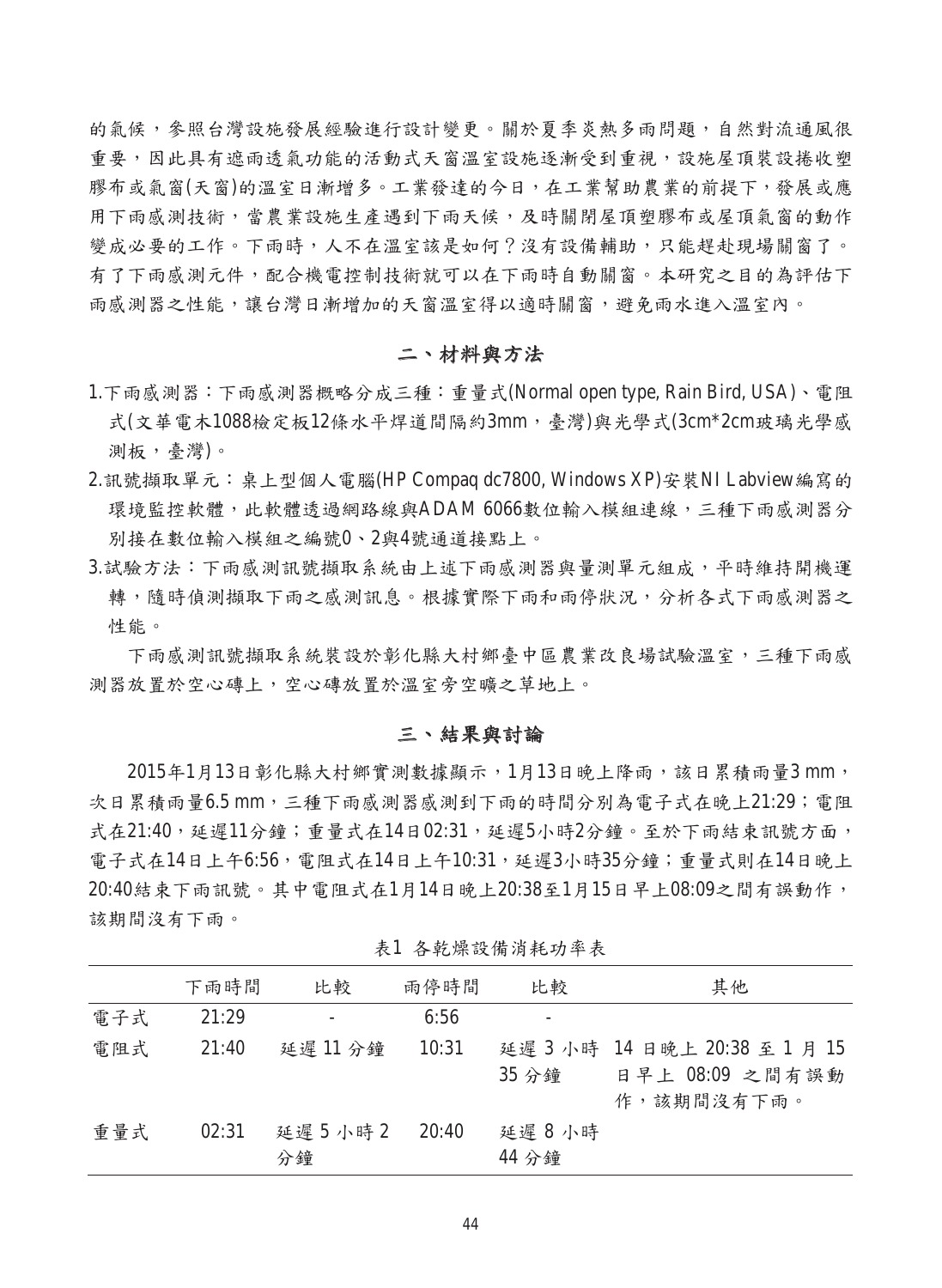

圖1 三種下雨感測器(左:電子式;中:電阻式;右:重量式)



圖2 電子式下雨感測器在2015年1月13日21:29發出下雨訊號至14日上午6:56結束



圖3 電阻式下雨感測器在2015年1月13日21:40發出下雨訊號至14日上午10:31結束(1月14日 晚上有誤動作)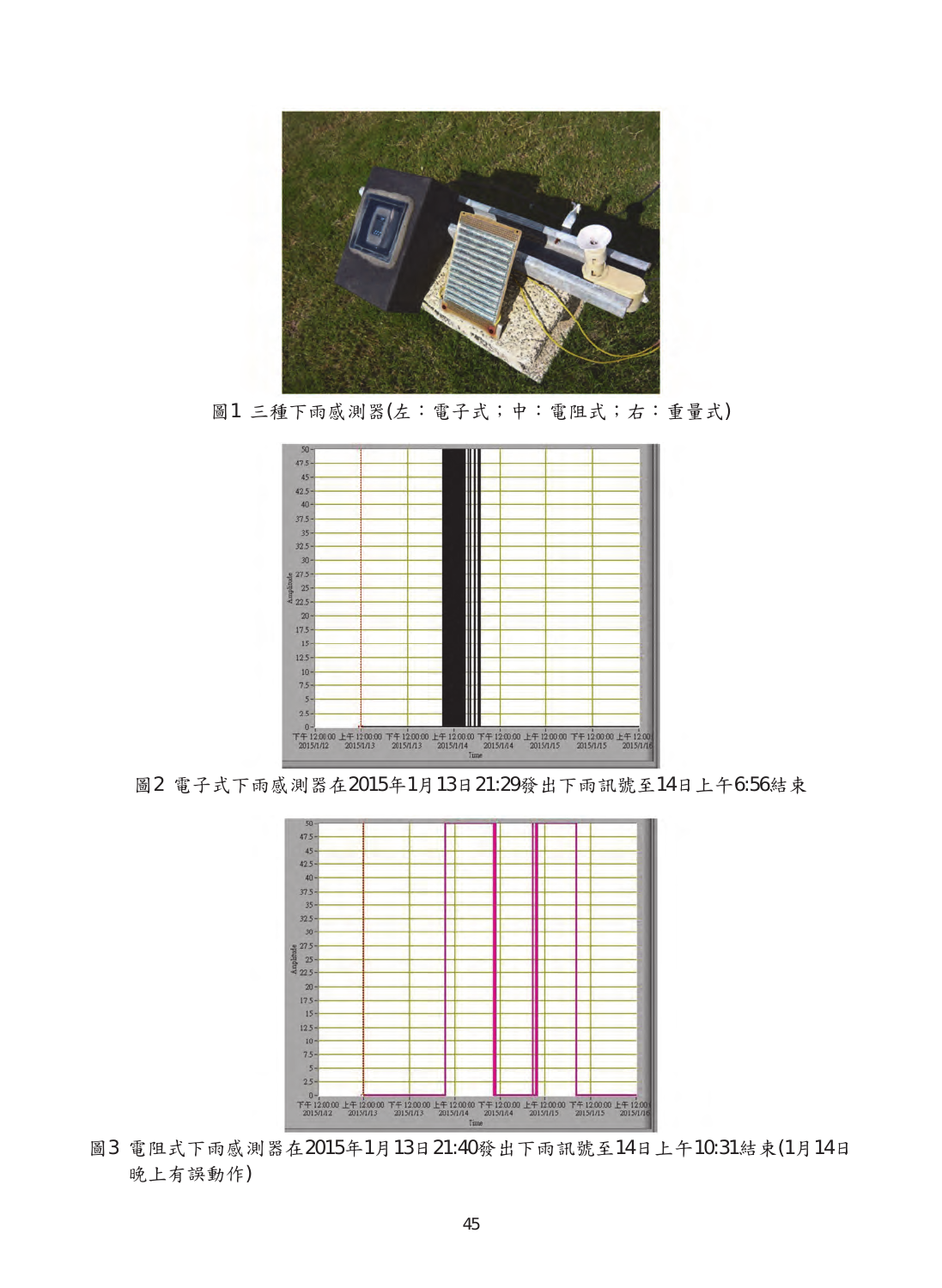

圖4 重量式下雨感測器在1月14日02:31發出下雨訊號至20:40結束

根據實測結果,下雨感測訊號擷取系統運作正常,適當的下雨感測器可適時產生訊號, 發出下雨警示,啟動關窗動作,避免雨水進入溫室,淋濕作物。

下雨感測訊號擷取系統由桌上型個人電腦為訊號擷取主機,雖然放置在溫室旁的獨立 作業室,但是夏天晴天高溫常導致主機當機,影響試驗之進行。桌上型個人電腦不適用在 農業高溫高濕環境下作監控使用,除非裝設空調維持桌上型個人電腦的運作溫度在良好條 件。

#### 四、結論

根據以上試驗資料顯示,下雨時光學式反應最靈敏,電阻式次之且會有誤動作,重量 式需在累積足夠雨水之下才會動作;當雨過天晴時,下雨訊號停止也是光學式反應最靈敏, 重量式與電阻式都需經過一段時間讓雨水蒸發後,訊號才會改變。價格方面光學式較貴, 進口的重量式次之,電阻式最便宜。

本試驗評估結果光學式性能最佳,其常開接點可連接泛用的控制系統,作為數位輸入 訊號,經過控制系統的邏輯規則運算,做出控制輸出,適時關閉溫室天窗,側窗,甚至可 作為離地介質耕之灌溉滲漏液監控之用,進行高效率的灌溉水管理,避免灌溉過量之水資 源浪費,以及灌溉水量過少造成介質鹽分累積之不良後果發生。

建議未來選用適合農業高溫高濕環境下作監控使用之監控主機,性能等級須提高,獲 得監控之穩定性。

### 五、參考文獻

- 1. 士林電機廠股份有限公司。2013。雨滴感測裝置-新型專利M458553。專利證書。
- 2. 姚銘輝。2012。開頂溫室效能評估—以文心蘭為例。設施園藝講座II。農業試驗所、臺 灣大學生物資源暨農學院、嘉義大學園藝系及工業技術研究院主辦。
- 3. 蔡致榮。2012。溫室節能措施與操作。設施園藝講座II。農業試驗所、臺灣大學生物資 源暨農學院、嘉義大學園藝系及工業技術研究院主辦。
- 4. 戴廷恩。2012。APEC 設施園藝作物栽培技術研討會 出國報告 p.16-17。